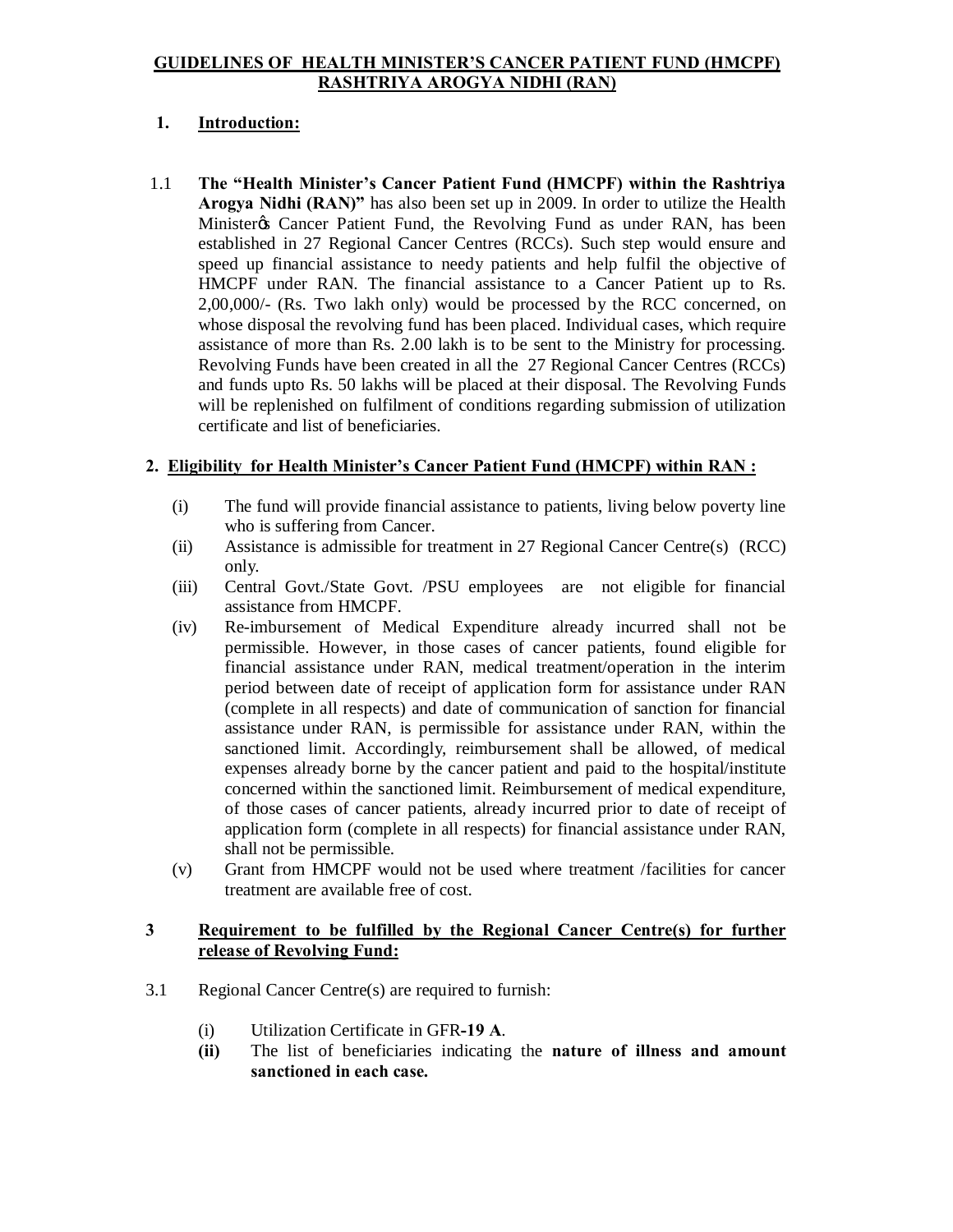### **4. Rules, Regulations and the Guidelines governing the Health Minister's Cancer Patient Fund (HMCPF.**

**4.1** Rules, Regulations and the Guidelines framed for running the RAN Scheme would apply to the Health Ministery's Cancer Patient Fund (HMCPF. The proforma/ application form for RAN will be applicable for HMCPF assistance.

# **5. List of 27 Regional Cancer Centre(s)**

5.1 List of 27 Regional Cancer Centres is given below:

- 1. Kamala Nehru Memorial Hospital, Allahabad, **Uttar Pradesh**.
- 2. Chittaranjan National Cancer Institute, Kolkata, **West Bengal**
- 3. Kidwai Memorial Institute of Oncology, Bangalore, **Karnataka**.
- 4. Regional Cancer Institute (WIA), Adyar, Chennai, **Tamil Nadu**.
- 5. Acharya Harihar Regional Cancer, Centre for Cancer Research & Treatment, Cuttack, **Orissa**.
- 6. Regional Cancer Control Society, Shimla, **Himachal Pradesh**.
- 7. Cancer Hospital & Research Centre, Gwalior, **Madhya Pradesh.**
- 8. Indian Rotary Cancer Institute, (AIIMS), **New Delhi.**
- 9. R.S.T. Hospital & Research Centre, Nagpur, **Maharashtra.**
- 10. Pt. J.N.M. Medical College, Raipur, **Chhatisgarh.**
- 11. Post Graduate Institute of Medical Education & Research (PGIMER), **Chandigarh.**
- 12. Sher-I- Kashmir Institute of Medical Sciences, Soura, **Srinagar.**
- 13. Regional Institute of Medical Sciences, **Manipur, Imphal.**
- 14. Govt. Medical College & Associated Hospital, Bakshi Nagar, **Jammu.**
- 15. Regional Cancer Centre, **Thiruvananthapuram, Kerala**
- 16. Gujarat Cancer Research Institute, Ahmadabad, **Gujarat.**
- 17. MNJ Institute of Oncology, Hyderabad, **Andhra Pradesh.**
- 18. Pondicherry Regional Cancer Society, JIPMER, **Pondicherry.**
- 19. Dr. B.B. Cancer Institute, Guwahati, **Assam.**
- 20. Tata Memorial Hospital, Mumbai, **Maharashtra.**
- 21. Indira Gandhi Institute of Medical Sciences, Patna, **Bihar.**
- 22. Acharya Tulsi Regional Cancer Trust & Research Institute (RCC), Bikaner, **Rajashtan.**
- 23. Regional Cancer Centre, Pt. B.D.Sharma Post Graduate Institute of Medical Sciences, Rohtak, **Haryana.**
- 24. Civil Hospital, Aizawl, **Mizoram.**
- 25. Sanjay Gandhi Post Graduate Institute of Medical Sciences, **Lucknow.**
- 26. Government Arignar Anna Memorial Cancer Hospital, Kancheepuram,**Tamil Nadu.**
- 27. Cancer Hospital, **Tripura, Agartala.**